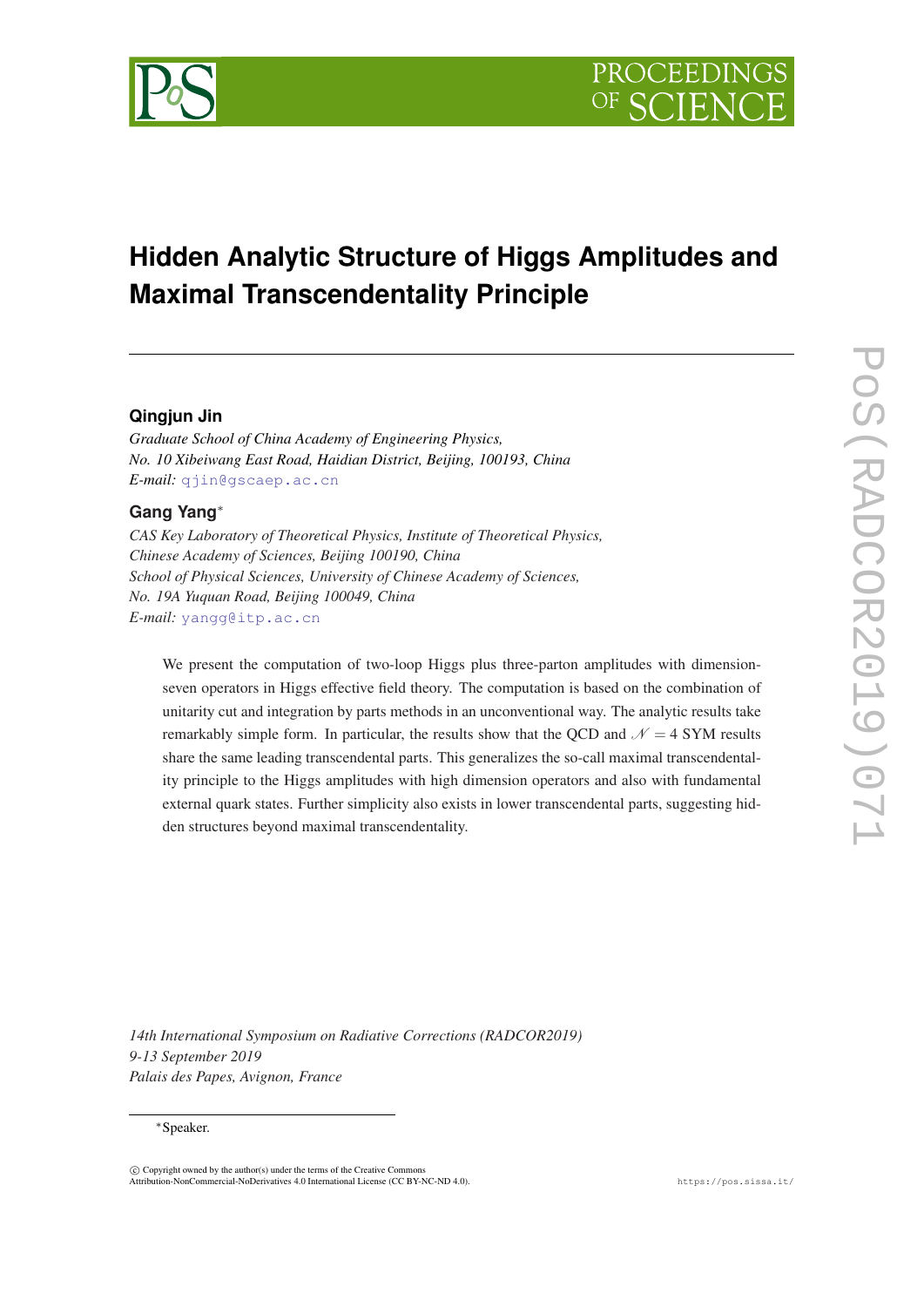# <span id="page-1-0"></span>1. Introduction

Tremendous progress has been made in the study of scattering amplitudes in the last decades. One main driven force is the existence of surprising simplicity of amplitudes. The most famous example is the Parke-Taylor formula for maximally helicity violating (MHV) tree amplitudes [\[1\]](#page-8-0). Another example is that the six-point two-loop MHV amplitude in the planar  $\mathcal{N} = 4$  Yang-Mills theory (SYM) can be simplified in a few lines of classical polylogarithms [\[2\]](#page-8-0), based on the computation in [[3](#page-9-0)]. Such kind of simplicity is totally unexpected from the traditional Feynman diagram point of view. They strongly suggest that there should be some alternative way to understand quantum field theory, both conceptually and methodologically.

As a close cousin of quantum chromodynamics (QCD), the maximally supersymmetric  $\mathcal{N} = 4$ SYM theory has been an important testing ground and at the center of many of these developments. For example, the on-shell unitarity method [\[4,](#page-9-0) [5\]](#page-9-0) and BCFW recursion relation [\[6\]](#page-9-0), initiated in the study of  $\mathcal{N} = 4$ , have now important applications in computing multijet processes at the Large Hadron Collider (LHC), see e.g. [[7](#page-9-0), [8](#page-9-0)]. There are also a few direct connections between  $\mathcal{N} = 4$ SYM theory and QCD. First, at tree-level, the gluons amplitudes are equivalent in the two theories. Furthermore, through supersymmetric decomposition [[9](#page-9-0)], one-loop  $\mathcal{N} = 4$  amplitudes are useful building blocks in one-loop QCD amplitudes.

More intriguingly, a direct connection between  $\mathcal{N} = 4$  SYM and QCD also exists at high loop orders. This is known as the maximal transcendentality principle, which is a (conjectured) correspondence that the maximally transcendental parts are equal for certain quantities in the two theories. This was first observed in the seminal work [\[10](#page-9-0), [11\]](#page-9-0) that the  $\mathcal{N} = 4$  twist-2 anomalous dimensions can be obtained from the QCD anomalous dimensions [[12\]](#page-9-0). Later the correspon-dence was found in [\[13](#page-9-0)] between that two-loop form factor in  $\mathcal{N} = 4$  and QCD Higgs amplitudes with operator  $tr(F^2)$  involved [[14\]](#page-9-0), which generalizes the correspondence from pure numbers to kinematics-dependent functions. Other evidence of the correspondence was known for Wilson lines [[15,](#page-9-0) [16](#page-9-0)]. Our recent work [[17,](#page-9-0) [18](#page-9-0), [19](#page-9-0)], on which the present article is based on, generalized the maximal transcendentality principle to Higgs plus three-parton amplitudes with high dimension operators and with quark external states. Related studies can be found in [[20,](#page-9-0) [21](#page-9-0), [22,](#page-9-0) [23,](#page-9-0) [24](#page-9-0)].

# 2. Setup: Higgs effective theory

The physical quantities we will focus are the QCD corrections of Higgs to three-parton amplitudes. They have phenomenological relevance to the LHC and future collider experiments, where for probing potential new physics beyond the Standard Model as well as understanding the details of Higgs physics, the high precision computation of Higgs process is mandatory. The dominant Higgs production at the LHC is the gluon fusion through a top quark loop [[25,](#page-9-0) [26](#page-9-0)]. With full top mass dependence, the NNLO QCD correction will require a three-loop computation. A very useful approximation is that, when the top mass  $m_t$  is much larger than Higgs mass  $m_H$ , the computation can be greatly simplified using an effective field theory (EFT) where the top quark is integrated out [[27,](#page-9-0) [28](#page-10-0), [29,](#page-10-0) [30,](#page-10-0) [31](#page-10-0)]. The Higgs effective Lagrangian can be given as

$$
\mathcal{L}_{\text{eff}} = \hat{C}_0 H \mathcal{O}_0 + \frac{1}{m_t^2} \sum_{i=1}^4 \hat{C}_i H \mathcal{O}_i + \mathcal{O}\left(\frac{1}{m_t^4}\right),\tag{2.1}
$$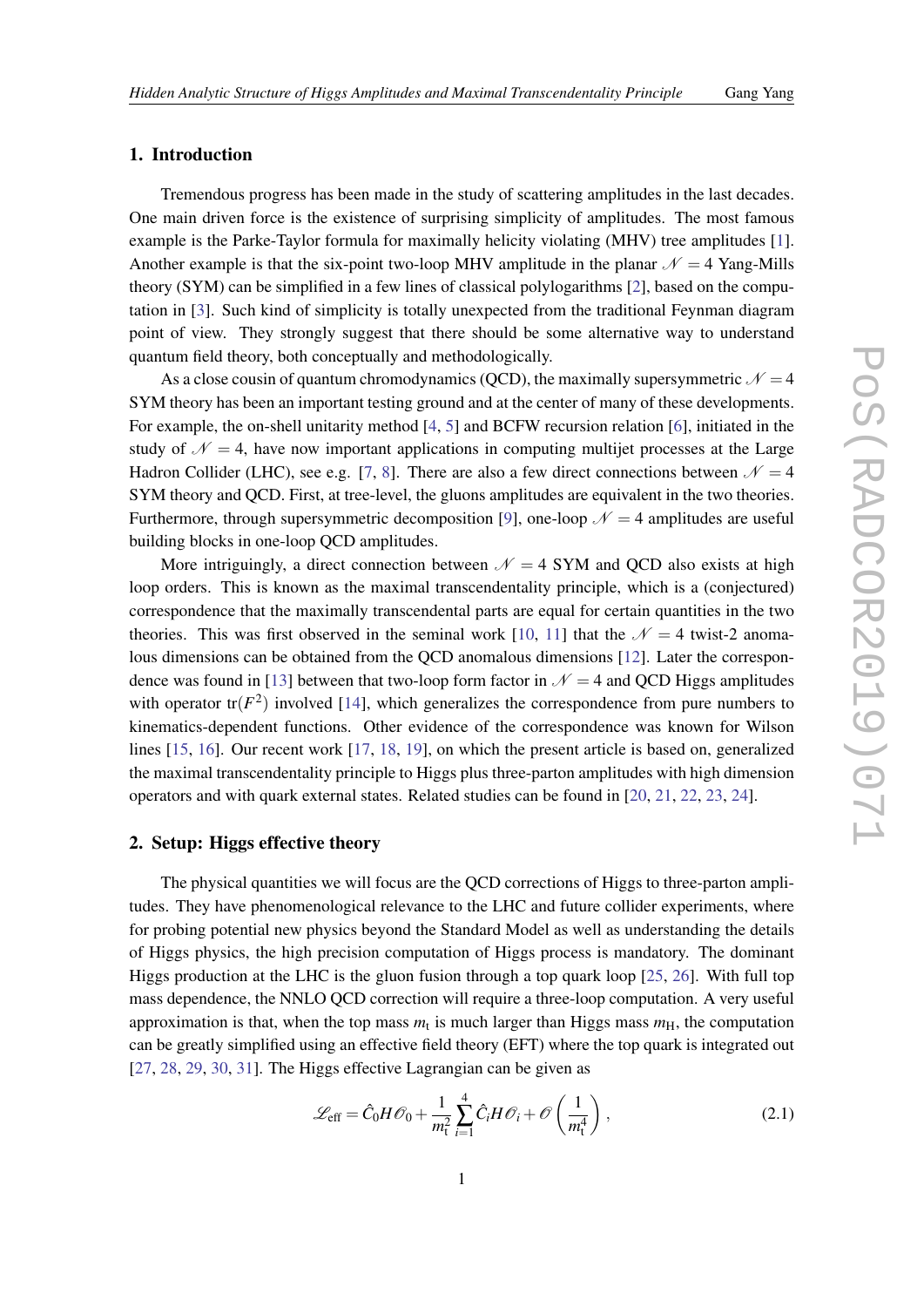<span id="page-2-0"></span>where *H* is the Higgs field,  $O_0 = \text{tr}(F^2)$ , and the subleading terms contain dimension-6 operators [[32,](#page-10-0) [33](#page-10-0), [34,](#page-10-0) [35,](#page-10-0) [36](#page-10-0)]

$$
\mathscr{O}_1 = \text{tr}(F_{\mu}^{\ \nu}F_{\nu}^{\ \rho}F_{\rho}^{\ \mu}),\tag{2.2}
$$

$$
\mathscr{O}_2 = \text{tr}(D_\rho F_{\mu\nu} D^\rho F^{\mu\nu}),\tag{2.3}
$$

$$
\mathcal{O}_3 = \text{tr}(D^\rho F_{\rho\mu} D_\sigma F^{\sigma\mu}),\tag{2.4}
$$

$$
\mathscr{O}_4 = \text{tr}(F_{\mu\rho} D^{\rho} D_{\sigma} F^{\sigma\mu}).\tag{2.5}
$$

The two-loop Higgs plus three-parton amplitudes with leading  $\mathcal{O}_0$  operator were computed in [[14\]](#page-9-0). When the Higgs transverse momentum is comparable to the top mass, the contribution of higher dimension operators in the Higgs EFT will be important. This has been taken into account so far only at NLO QCD accuracy, including the finite top mass effect [[37,](#page-10-0) [38,](#page-10-0) [39\]](#page-10-0). We will obtain the new two-loop QCD corrections for Higgs plus 3-parton amplitudes with dimension-7 operators.

Let us mention a few properties of the operators. First, the operators satisfy the linear relation:

$$
\mathcal{O}_2 = \frac{1}{2} \partial^2 \mathcal{O}_0 - 4 g_{\scriptscriptstyle \text{YM}} \mathcal{O}_1 + 2 \mathcal{O}_4, \qquad (2.6)
$$

which can be proved using Bianchi identity (see e.g. [\[33](#page-10-0)]). Second, with the equation of motion  $D<sup>μ</sup>F<sub>μν</sub> ∼ g(ψη<sub>ν</sub>T<sup>a</sup>ψ)$ , one has

$$
\mathscr{O}_3 \sim \mathscr{O}_3' = (\bar{\psi}\gamma^{\mu}T^{a}\psi)(\bar{\psi}\gamma_{\mu}T^{a}\psi), \qquad \mathscr{O}_4 \sim \mathscr{O}_4' = F^{a}_{\mu\nu}D^{\mu}(\bar{\psi}\gamma^{\nu}T^{a}\psi). \tag{2.7}
$$

Note that in the pure YM sector, since  $D^{\mu}F_{\mu\nu} = 0$ , the operators  $\mathscr{O}_3$  and  $\mathscr{O}_4$  will give zero amplitudes. For the later discussion, it is convenient to classify operators according to their color structure and length. We introduce a diagrammatic notation: the blob  $\sqrt[4]{\mathcal{A}}$  represents an adjoint field and  $\mathbb{P}^{\perp}$  a fundamental field. By contracting color indices they form a color-singlet operator. The number of blobs is called the length of the operator. For example:

Length-2: 
$$
\textcircled{2}\textcircled{3} : \mathscr{O}_0 = \text{tr}(F^2), \mathscr{O}_2; \quad \textcircled{5}-\textcircled{5} : \bar{\psi}\psi;
$$
 (2.8)

Length-3: 
$$
\mathcal{O}_1 = tr(F^3); \quad \mathbb{F} - \mathbb{A} - \mathbb{F} : F_{\mu\nu}D^{\mu}(\bar{\psi}\gamma^{\nu}\psi) \sim \mathcal{O}_4.
$$
 (2.9)

Note that  $\mathcal{O}_3$  is a length-4 operator, and its minimal non-zero tree form factor requires four external quarks  $\mathcal{O}_3 \rightarrow qq\bar{q}\bar{q}$ .

For terminology, we note that the Higgs amplitudes with *n* partons is equivalent to the form factor with an operator  $\mathcal{O}_i$  in the EFT [\(2.1\)](#page-1-0):

$$
\mathscr{F}_{\mathscr{O}_i,n} = \int d^4x \, e^{-iq \cdot x} \langle p_1, \dots, p_n | \mathscr{O}_i(x) | 0 \rangle \,, \qquad q^2 = m_H^2 \,. \tag{2.10}
$$

Therefore, we will also refer Higgs amplitudes as form factors. The operator relation (2.6) implies a relation for the form factors:

$$
\mathcal{F}_{\mathcal{O}_2} = \frac{1}{2} q^2 \mathcal{F}_{\mathcal{O}_0} - 4 g_{\text{YM}} \mathcal{F}_{\mathcal{O}_1} + 2 \mathcal{F}_{\mathcal{O}_4}.
$$
 (2.11)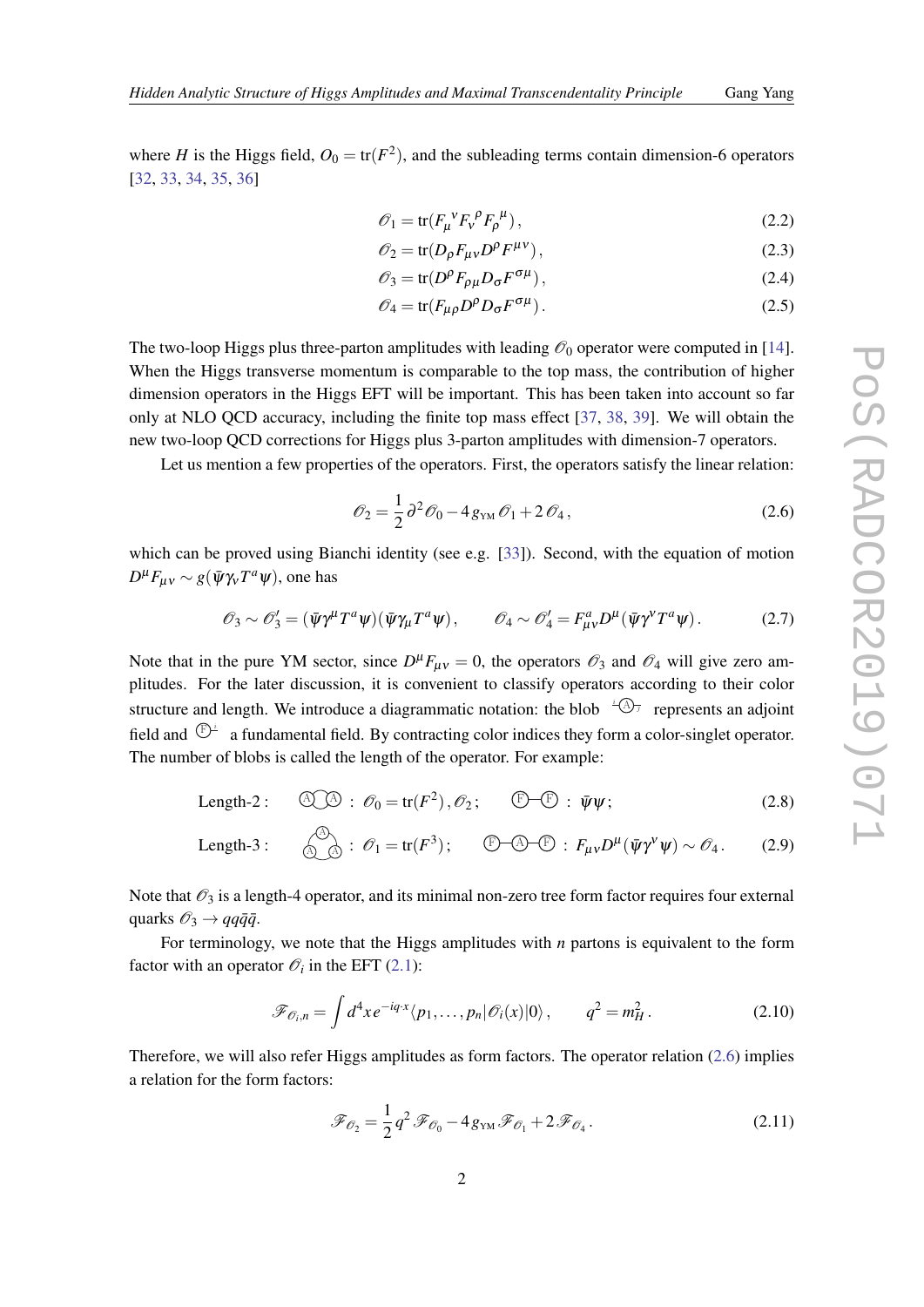# 3. Computation: Unitarity-IBP

Our computation is based on a new strategy of combining the generalized unitarity method [[4](#page-9-0), [9](#page-9-0), [5](#page-9-0)] and integration by parts (IBP) reduction [\[40,](#page-10-0) [41](#page-10-0)] in an unconventional way.

Unitarity method provides a powerful tool to construct loop integrand from their physical singularities. This is usually used to construct loop amplitudes or form factors at integrand level, where by applying cuts (i.e. setting internal propagators to be on-shell), the loop integrand factorizes into a product of tree results. Using simple tree building blocks, one can reconstruct the loop integrand more efficiently comparing to the traditional Feynman diagram method. After the full integrand is obtained, it can be further reduced to a small set of master integrals via IBP. This procedure can be summarized as:

$$
\mathscr{F}^{(l)}\Big|_{\text{cut}} \xrightarrow{\text{reconstruction}} \mathscr{F}^{(l)} = \sum_{a} I_a \xrightarrow{\text{IBP}} \sum_{i} c_i M_i , \qquad (3.1)
$$

where  $M_i$  are IBP master integrals.

An improved strategy that we use is to apply IBP directly on the cut integrand. Integrals which are not permitted by the cut are set to zero during IBP reduction. In this way, one computes the coefficients of IBP master integrals that contribute in certain cut channel separately. It is important to note that although we apply cuts in the IBP, the coefficients of the cut-permitted master integrals are the final complete coefficients, since the integrals set to zero during cut-IBP never reduce to the cut-permitted integrals. Then by collecting all possible cuts, one obtain the full amplitudes or form factors. This strategy can be summarized as:

$$
\mathscr{F}^{(l)}\Big|_{\text{cut}} \xrightarrow{\text{cut-IBP}} \sum_{\text{cut permitted } M_i} c_i M_i \xrightarrow{\text{collect all cuts}} \sum_i c_i M_i . \tag{3.2}
$$

We would like to stress several advantages of the new strategy. First, unlike the common unitarity construction, it avoids reconstructing the full integrand, which is usually a non-trivial task in particular when non-planar topologies are involved. Second, it simplifies significantly the IBP reduction, not only because the cut integrand is much simpler than the full integrand, but also that one can apply on-shell condition for cut propagators during IBP. Last but not least, it provides strong self-consistency checks for the computation, since the same master integrals can appear in different cuts and the identification of their coefficients provides cross checks.

A more detailed explanation of the above unitarity-IBP construction can be found in [[19\]](#page-9-0). See also [[42,](#page-10-0) [43](#page-10-0), [44](#page-10-0), [45](#page-10-0), [46,](#page-10-0) [47,](#page-10-0) [48](#page-10-0), [17](#page-9-0), [18](#page-9-0)]. Similar strategy has been recently used in obtaining three-loop four-gluon amplitudes in pure YM [[49\]](#page-10-0).

The planar *D*-dimensional unitarity method is used in the computation of  $H \rightarrow 3g$  amplitude. The polarization vectors of cut internal gluons can be contracted using the following contraction rule ν *p*

$$
\varepsilon^{\mu}(p) \circ \varepsilon^{\nu}(p) \equiv \sum_{\text{helicities}} \varepsilon^{\mu}(p) \varepsilon^{\nu}(p) = \eta^{\mu\nu} - \frac{q^{\mu}p^{\nu} + q^{\nu}p^{\mu}}{q \cdot p}, \qquad (3.3)
$$

where  $q^{\mu}$  is an arbitrary reference momenta. And similarly for cut integral quark states:

$$
u_s(p) \circ \bar{u}_s(p) \equiv \sum_s u_s(p) \bar{u}_s(p) = p. \tag{3.4}
$$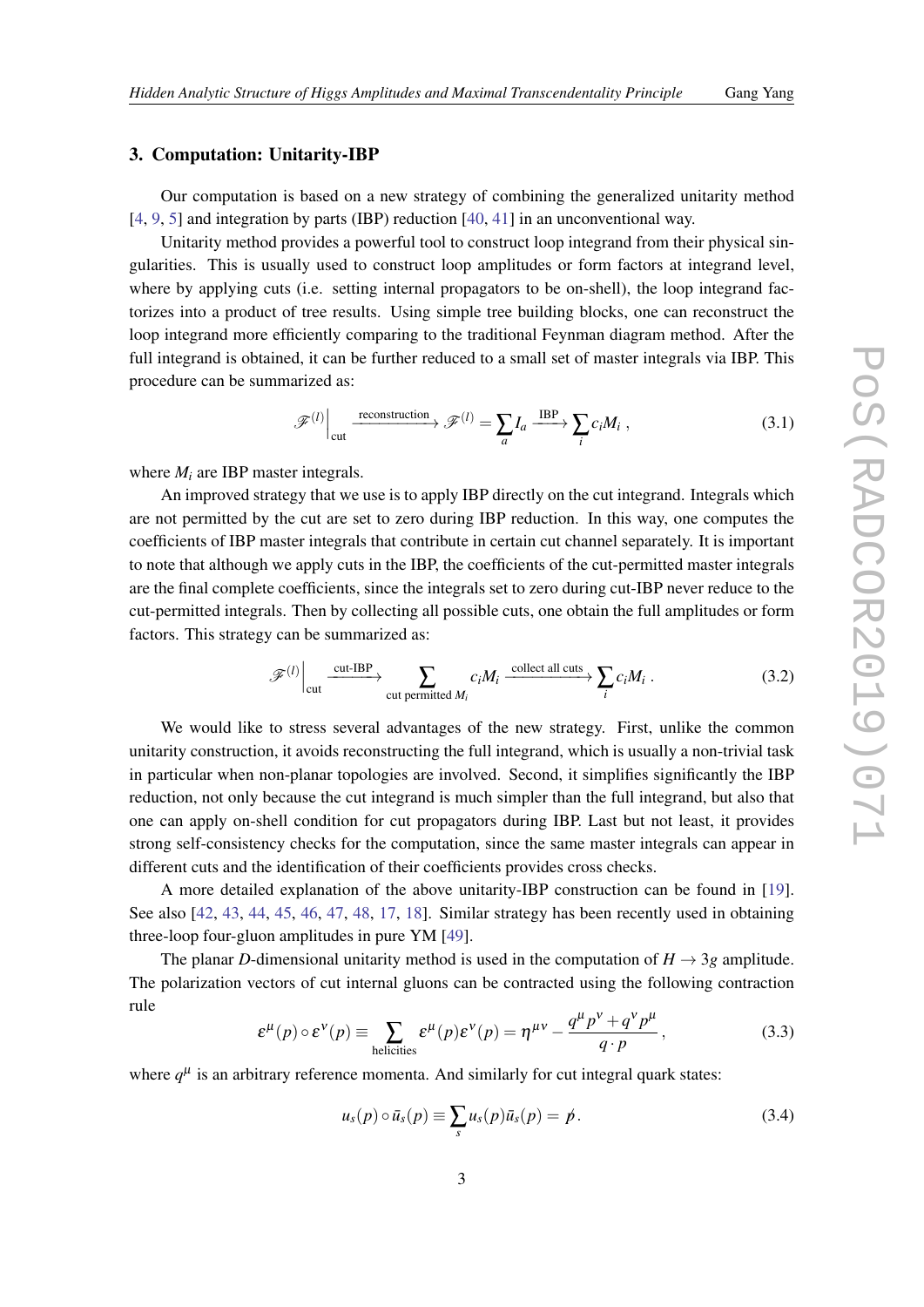

Figure 1: The cuts needed in the 2-loop 3-point form factor calculation.



Figure 2: The full set of master integrals of the two-loop 3-point form factor. The line with a dot represents a double propagator.

In the presence of internal quark legs, the two-loop amplitudes contain subleading color contributions. However, these contributions are not intrinsically non-planar, and can still be computed using planar unitarity cuts, if we assign proper color factors to different internal-state configurations [[19\]](#page-9-0). A spanning set of cuts that are enough to determine full two-loop Higgs plus 3-gluon amplitudes are given in Fig. 1.

The planar unitarity cut alone is not suffice to determine the  $H \rightarrow q\bar{q}g$  amplitudes, since they contain contributions which are intrinsically non-planar. We compute these non-planar contributions with Feynman diagrams [\[50](#page-10-0)]. It should be possible to compute them by applying non-planar unitarity cuts.

The tensor reduction of loop integrand is achieved by expanding the integrand in a set of gauge invariant basis  $B_{\alpha}$  (see e.g. [\[14](#page-9-0), [48\]](#page-10-0)):

$$
\mathscr{F}(\varepsilon_i, p_i, l_a) = \sum_{\alpha} f^{\alpha}(p_i, l_a) B_{\alpha}(\varepsilon_i, p_i), \qquad (3.5)
$$

which can be considered as a gauge invariant implementation of PV reduction. The polarization vectors appear only in the gauge invariant basis, and the loop momenta are contained in the coefficients  $f^{\alpha}(p_i, l_a)$  which are ready for the IBP reduction. After IBP, the results are given in terms of master integrals which are list in Fig. 2. These masters have been known in terms of 2d Harmonic polylogarithms [[51,](#page-10-0) [52\]](#page-10-0).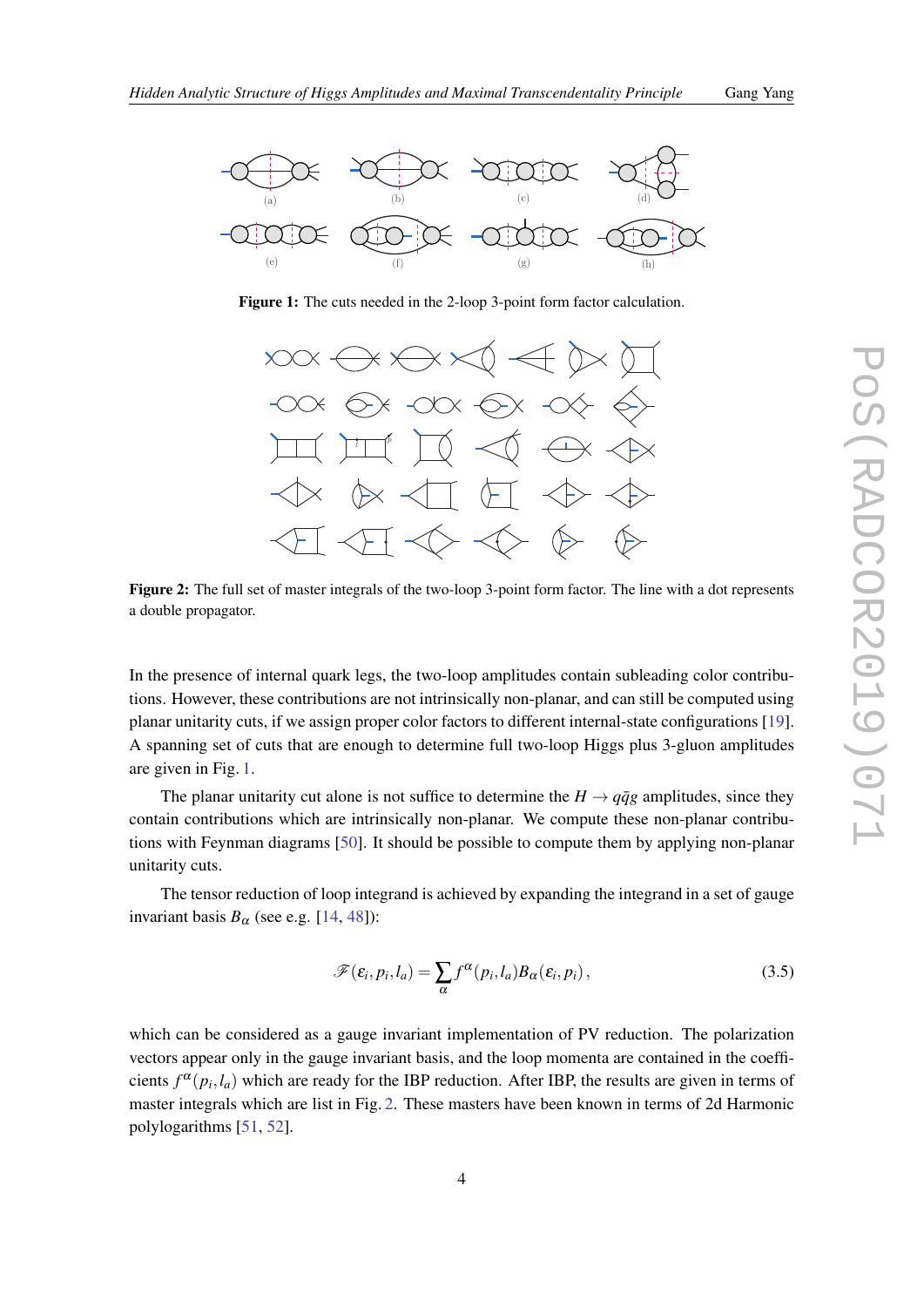# <span id="page-5-0"></span>4. Analytic results and hidden structures

Form factors contain UV and IR divergences, for which we apply dimensional regularization  $(D = 4 - 2\varepsilon)$  in the conventional dimension regularization (CDR) scheme. The UV divergences come from both the coupling constant and the local operator. We use the modified minimal subtraction renormalization  $(\overline{\text{MS}})$  scheme [[53](#page-10-0)]. After renormalization, the form factor contains only IR divergences, which take a universal structure [\[54](#page-10-0)]:

$$
\mathscr{F}_{\mathscr{O}}^{(1)} = I^{(1)}(\varepsilon) \mathscr{F}_{\mathscr{O}}^{(0)} + \mathscr{F}_{\mathscr{O}}^{(1),\text{fin}} + \mathscr{O}(\varepsilon), \tag{4.1}
$$

$$
\mathcal{F}_{\mathcal{O}}^{(2)} = I^{(2)}(\varepsilon)\mathcal{F}_{\mathcal{O}}^{(0)} + I^{(1)}(\varepsilon)\mathcal{F}_{\mathcal{O}}^{(1)} + \mathcal{F}_{\mathcal{O}}^{(2),\text{fin}} + \mathcal{O}(\varepsilon), \tag{4.2}
$$

in which  $I^{(l)}$  are known functions independent of operators.

To check the correctness of our results, we have performed several non-trivial checks. First, as we mentioned before, the coefficients of masters are consistent from different unitarity cuts. Second, the  $1/\varepsilon^{m}$ ,  $m = 4, 3, 2$  pole terms at 2-loop are consistent with the universal IR and the 1loop UV divergences. Third, our results reproduce known results including the two-loop of Higgs to three-parton amplitudes with the  $tr(F^2)$  operator [\[14](#page-9-0)]. Finally, the form factors of different operators satisfy precisely the linear relation [\(2.11](#page-2-0)).

Since the divergenct terms are well understood, the intrinsic information of the form factor is contained in the finite remainder  $\mathscr{F}_{\mathscr{O}}^{(l),\text{fin}}$  $\mathcal{L}_{\mathscr{O}}^{(l),\text{fin}}$ . We introduce the normalized remainder  $R_{\mathscr{O}}^{(l)}$  $\mathscr{F}_{\mathscr{O}}^{(l),\mathrm{fin}}$  $\mathscr{F}_{\mathscr{O}}^{(l),\text{fin}}/\mathscr{F}_{\mathscr{O}}^{(0),\text{fin}}$  $\mathscr{O}$ . At two-loop, there are in general six color factors and the remainder can be expanded as:

$$
R_{\mathcal{O}}^{(2)} = N_c^2 R_{\mathcal{O}}^{(2),N_c^2} + N_c^0 R_{\mathcal{O}}^{(2),N_c^0} + \frac{1}{N_c^2} R_{\mathcal{O}}^{(2),N_c^{-2}} + \frac{n_f}{N_c} R_{\mathcal{O}}^{(2),n_f/N_c} + N_c n_f R_{\mathcal{O}}^{(2),N_c n_f} + n_f^2 R_{\mathcal{O}}^{(2),n_f^2}.
$$
 (4.3)

We also decompose the remainder according to the transcendentality degree as

$$
R_{\mathcal{O}}^{(2)} = \sum_{d=0}^{4} R_{\mathcal{O};d}^{(2)},
$$
\n(4.4)

where  $R^{(2)}_{\hat{C}}$  $\mathcal{O}_{\mathcal{O},d}^{(2)}$  has uniform transcendentality degree *d*. At two-loop, the maximal transcendentality degree is 4. Mathematically, transcendental degree characterizes the algebraic complexity of functions and numbers. For instance, the degree for algebraic numbers or rational functions is zero,  $\pi$ or  $log(x)$  has degree 1, and the Riemann zeta value  $\zeta_n$  or polylogrithm  $Li_n(x)$  has degree *n*. We recall the definition of the polylogrithm:

$$
\text{Li}_n(x) = \sum_{k=1}^{\infty} \frac{x^k}{k^n} = \int_0^x \frac{\text{Li}_{n-1}(t)}{t} dt, \qquad \text{Li}_1(x) = -\log(1-x), \tag{4.5}
$$

and  $\zeta_n = \text{Li}_n(1)$ .

We consider first the maximal transcendentality (i.e. degree 4) parts. The Higgs amplitudes we consider satisfy the maximal transcendentality principle. The correspondence can be summarized in Table [1,](#page-6-0) which is classified according to the length of operators as well as the type of external particles. The two universal functions  $R_{\text{len-2};4}^{(2)}$  and  $R_{\text{len-3};4}^{(2)}$  take remarkably simply form: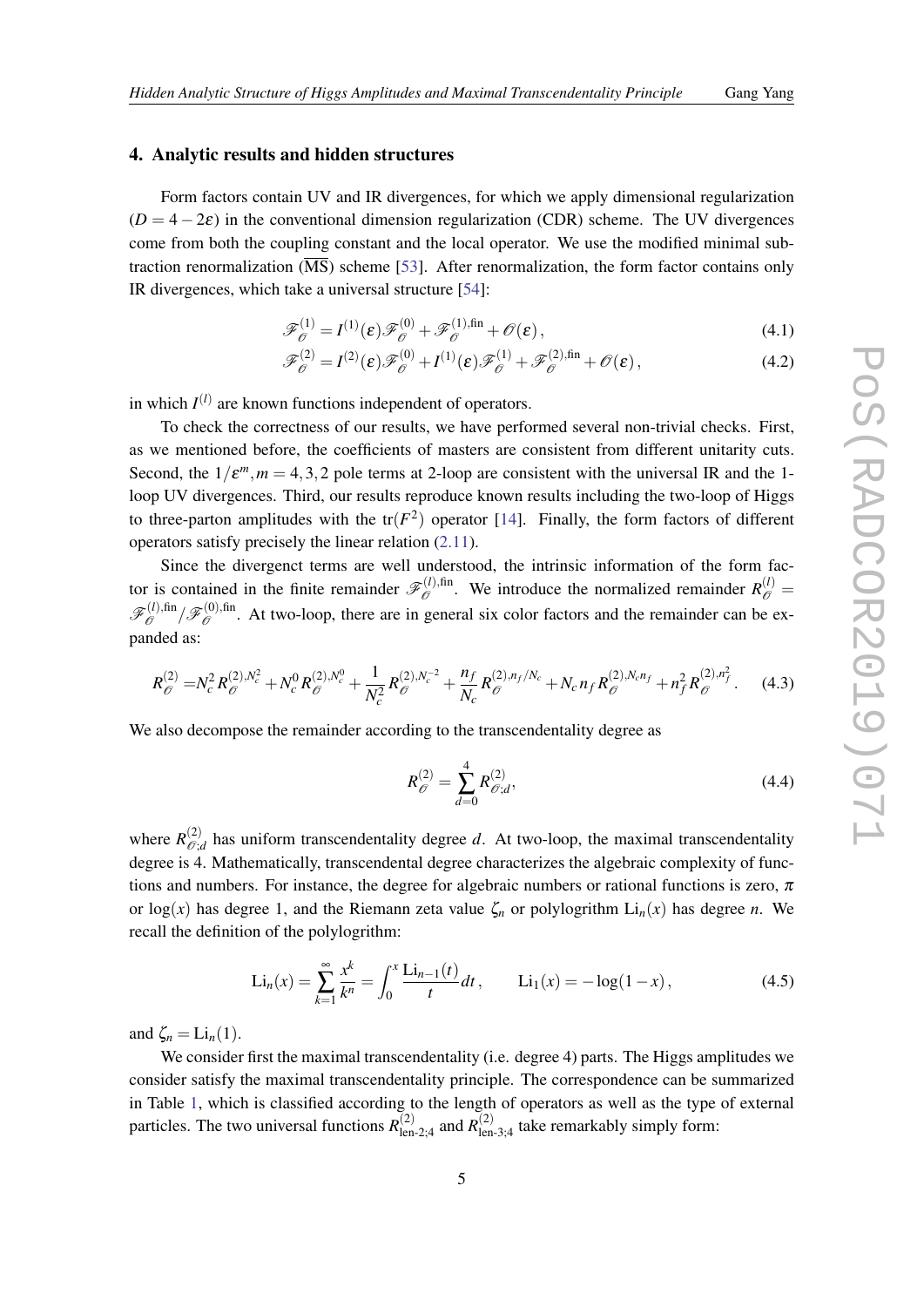<span id="page-6-0"></span>

| Table 1: The universal maximally transcendental properties for Higgs amplitudes or form factors with three    |
|---------------------------------------------------------------------------------------------------------------|
| partons are summarized. The color-singlet operators are classified according to their lengths and representa- |
| tive examples are provided.                                                                                   |

|                         | Length-2                      |                           | Length-3                      |                                                       |
|-------------------------|-------------------------------|---------------------------|-------------------------------|-------------------------------------------------------|
| <b>Operators</b>        |                               | $\left(\mathrm{F}\right)$ |                               | (F)                                                   |
| Examples                | $tr(F^2)$                     | $\bar{\psi}\psi$          | $tr(F^3)$                     | $F_{\mu\nu}D^{\mu}$<br>$\bar{\psi} \gamma^{\nu} \psi$ |
| <b>External Partons</b> | $(g,g,g),(\bar{q},q,g)$       | $(\bar{q},q,g)$           | (g,g,g)                       | $(\bar{q},q,g)$                                       |
| Max. Trans.             |                               |                           |                               |                                                       |
| Remainder               | $R_{\text{len-2};4}(u, v, w)$ |                           | $R_{\text{len-3};4}(u, v, w)$ |                                                       |
| (with $C_F \to C_A$ )   |                               |                           |                               |                                                       |

$$
R_{\text{len-2;4}}^{(2)} = -2\left[J_4\left(-\frac{uv}{w}\right) + J_4\left(-\frac{vw}{u}\right) + J_4\left(-\frac{wu}{v}\right)\right] - 8\sum_{i=1}^3 \left[\text{Li}_4\left(1 - \frac{1}{u_i}\right) + \frac{\log^4 u_i}{4!}\right] -2\left[\sum_{i=1}^3 \text{Li}_2\left(1 - \frac{1}{u_i}\right)\right]^2 + \frac{1}{2}\left[\sum_{i=1}^3 \log^2 u_i\right]^2 + 2(J_2^2 - \zeta_2 J_2) - \frac{\log^4(uvw)}{4!} - \zeta_3 \log(uvw) - \frac{123}{8}\zeta_4,
$$
\n(4.6)

with

$$
J_4(x) = \text{Li}_4(x) - \log(-x)\text{Li}_3(x) + \frac{\log^2(-x)}{2!}\text{Li}_2(x) - \frac{\log^3(-x)}{3!}\text{Li}_1(x) - \frac{\log^4(-x)}{48},\tag{4.7}
$$

$$
J_2 = \sum_{i=1}^{3} \left( \text{Li}_2(1 - u_i) + \frac{1}{2} \log(u_i) \log(u_{i+1}) \right), \tag{4.8}
$$

and

$$
R_{\text{len-3;4}}^{(2)}(u,v,w) := -\frac{3}{2} \text{Li}_4(u) + \frac{3}{4} \text{Li}_4\left(-\frac{uv}{w}\right) - \frac{3}{4} \log(w) \left[\text{Li}_3\left(-\frac{u}{v}\right) + \text{Li}_3\left(-\frac{v}{u}\right)\right] \\
+ \frac{\log^2(u)}{32} \left[\log^2(u) + \log^2(v) + \log^2(w) - 4\log(v) \log(w)\right] \\
+ \frac{\zeta_2}{8} \left[5\log^2(u) - 2\log(v) \log(w)\right] - \frac{1}{4}\zeta_4 + \text{perms}(u,v,w),\n\tag{4.9}
$$

where

$$
u = u_1 = \frac{s_{12}}{s_{123}}, \quad v = u_2 = \frac{s_{23}}{s_{123}}, \quad w = u_3 = \frac{s_{13}}{s_{123}}.
$$
 (4.10)

Let us explain the correspondence in more details. First of all, the  $n_f$  terms in ([4.3](#page-5-0)) do not contain degree-4 parts. Furthermore, for the Higgs amplitudes with pure external gluons, the  $R^{(2),N_c^0}_{\cal{O}}$ and  $R_{\mathscr{O}}^{(2),N_c^{-2}}$  are always zero, due to that full amplitudes can be computed using only planar cuts [[19\]](#page-9-0). Only  $R_{\mathcal{O}}^{(2),N_c^2}$  contributes to the maximal transcendentality part. They satisfy correspondences:

$$
R_{\mathcal{O}_0;4}^{(2)}(1^-,2^-,3^{\pm})=R_{\mathcal{L}_2;4}^{(2),\mathcal{N}=4}=R_{\text{len-2};4}^{(2)},\qquad R_{\mathcal{O}_1;4}^{(2)}(1^-,2^-,3^-)=R_{\mathcal{L}_3;4}^{(2),\mathcal{N}=4}=R_{\text{len-3};4}^{(2)},\qquad(4.11)
$$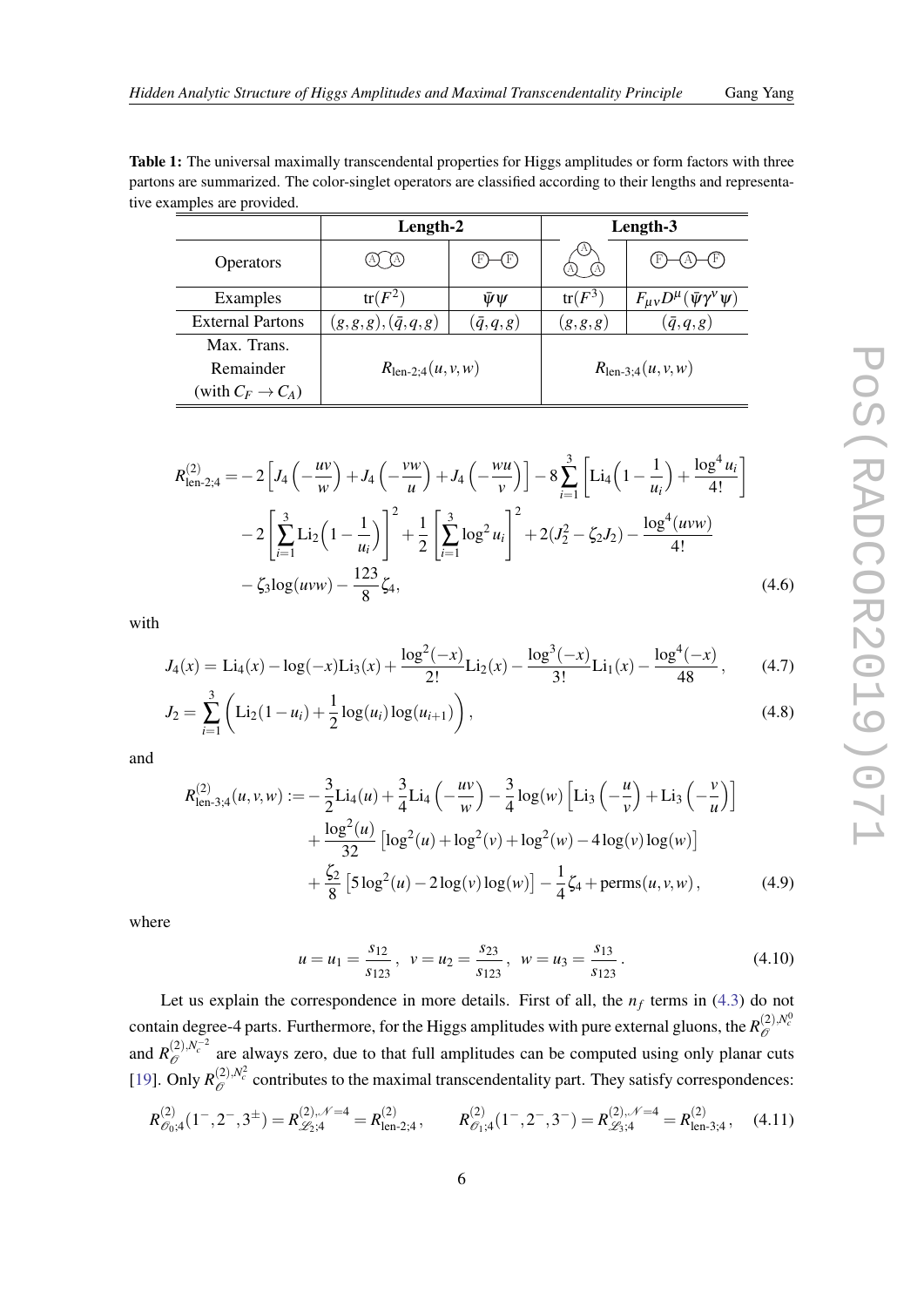<span id="page-7-0"></span>where  $\mathcal{L}_2$  and  $\mathcal{L}_3$  are the supermultiplet in  $\mathcal{N}=4$  which contain tr( $F^2$ ) and tr( $F^3$ ) as a component respectively [[13](#page-9-0), [20](#page-9-0), [21](#page-9-0)]. The first relation for  $\mathcal{O}_0 = \text{tr}(F^2)$  was observed in [[13\]](#page-9-0). The same  $R^{(2)}_{\text{len-2;4}}$  function was also obtained in Konishi form factor in  $\mathcal{N}=4$  SYM [[55\]](#page-10-0). The relation for  $\mathscr{O}_1 = \text{tr}(F^3)$  was recently shown in [\[20](#page-9-0), [17\]](#page-9-0).

Even more non-trivial correspondence are for the Higgs amplitudes with external quark states,  $H \rightarrow q\bar{q}g$ . In such case, the maximal transcendentality terms come from not only the planar but also non-planar components:

$$
R_{\mathcal{O};4}^{(2)} = N_c^2 R_{\mathcal{O}}^{(2),N_c^2} + N_c^0 R_{\mathcal{O}}^{(2),N_c^0} + \frac{1}{N_c^2} R_{\mathcal{O}}^{(2),N_c^{-2}} = C_A^2 R_{\mathcal{O};4}^{(2),C_A^2} + C_A C_F R_{\mathcal{O};4}^{(2),C_A C_F} + C_F^2 R_{\mathcal{O};4}^{(2),C_F^2},\tag{4.12}
$$

where in the second equation we have reorganized the results in terms of the quadratic Casimirs of the adjoint and fundamental representations

$$
C_A = N_c, \qquad C_F = \frac{N_c^2 - 1}{2N_c}, \qquad (4.13)
$$

respectively. Each component in (4.12) is a non-trivial function containing non-trivial multiple polylogarithms, however notably, their combination satisfies [[18\]](#page-9-0)

$$
R^{(2),C_4^2}_{\mathcal{O}_0;4}(1^q,2^{\bar{q}},3^{\pm}) + R^{(2),C_4C_F}_{\mathcal{O}_0;4}(1^q,2^{\bar{q}},3^{\pm}) + R^{(2),C_F^2}_{\mathcal{O}_0;4}(1^q,2^{\bar{q}},3^{\pm}) = R^{(2)}_{\text{len-2};4},\tag{4.14}
$$

$$
R_{\mathcal{O}_4;4}^{(2),C_4^2}(1^q,2^{\bar{q}},3^{\pm}) + R_{\mathcal{O}_4;4}^{(2),C_4C_F}(1^q,2^{\bar{q}},3^{\pm}) + R_{\mathcal{O}_4;4}^{(2),C_F^2}(1^q,2^{\bar{q}},3^{\pm}) = R_{\text{len-3};4}^{(2)}.
$$
 (4.15)

The left hand side of the equations can be understood by setting  $C_F \rightarrow C_A$  in the remainder. Similar correspondence was known for the anomalous dimensions [\[10](#page-9-0), [11\]](#page-9-0). As show in Table [1,](#page-6-0) the same relation also holds if we replace the operator  $\mathcal{O}_0$  to be  $\bar{\psi}\psi$ , suggesting this is a property for more general form factors beyond Higgs amplitudes. For pseudo-scalar Higgs amplitudes with quark states, the universal maximally transcendental part was also noted in [[23\]](#page-9-0).

The Higgs amplitudes contain also non-trivial lower transcendentality parts. Intriguingly, universal structures also exist in the sub-transcendentality parts [\[17](#page-9-0), [19](#page-9-0)]. For example, the degree-3 terms of  $\mathcal{O}_1 \rightarrow 3g$  results is

$$
R_{\mathcal{O}_{1};3}^{(2)} = \left(1 + \frac{u}{w}\right)T_3(u,v,w) + \frac{143}{72}\zeta_3 - \frac{11}{24}\zeta_2\log(u) + \text{perms}(u,v,w),\tag{4.16}
$$

while the corresponding  $\mathcal{N} = 4$  SYM result is given by

$$
R_{\mathcal{L}_3;3}^{(2),\mathcal{N}=4} = \left(1 + \frac{u}{w}\right)T_3 + \text{perms}(u,v,w),\tag{4.17}
$$

in which the function  $T_3$  is defined as:

$$
T_3(u, v, w) := \left[ -\text{Li}_3\left(-\frac{u}{w}\right) + \log(u)\text{Li}_2\left(\frac{v}{1-u}\right) - \frac{1}{2}\log(1-u)\log\left(\frac{w^2}{1-u}\right) + \frac{1}{2}\text{Li}_3\left(-\frac{uv}{w}\right) + \frac{1}{2}\log(u)\log(v)\log(w) + \frac{1}{12}\log^3(w) + (u \leftrightarrow u)\right] + \text{Li}_3(1-v) - \text{Li}_3(u) + \frac{1}{2}\log^2(v)\log\left(\frac{1-v}{u}\right) - \zeta_2\log\left(\frac{uv}{w}\right). \tag{4.18}
$$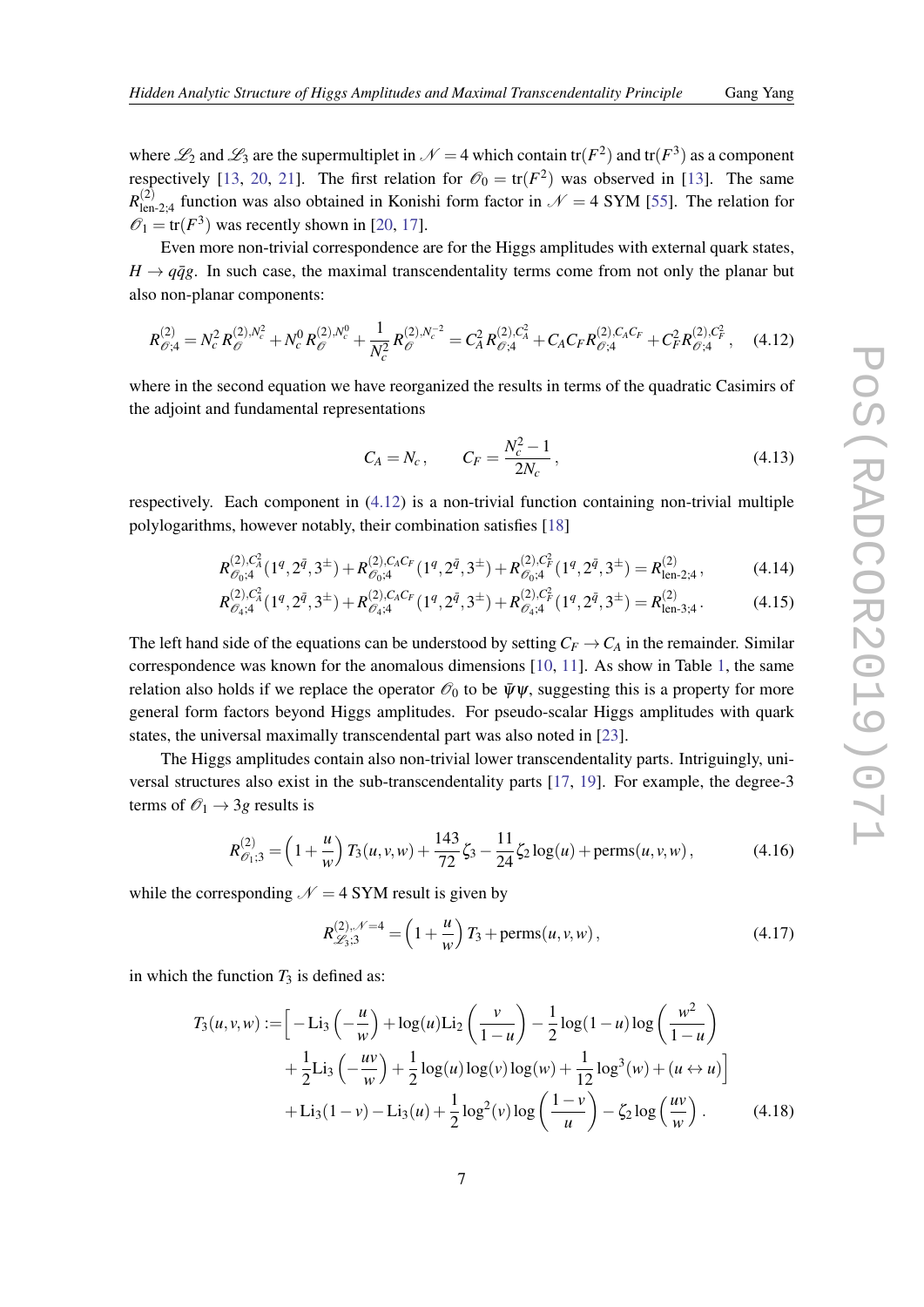<span id="page-8-0"></span>It is interesting to mention that in all QCD results of length-3 operators, the polylogrithm functions, such as Li<sub>3</sub> and Li<sub>2</sub>, are all combined into  $T_3$  functions, what are left are simply  $\zeta_3$  or  $(\zeta_2 \times \log)$ terms. The same  $T_3$  function also appeared as building blocks in the  $\mathcal{N} = 4$  form factors of more general operators [\[56](#page-10-0), [57](#page-10-0), [20\]](#page-9-0). For transcendentality degree-2 part, a universal building block is:

$$
T_2(u, v) :=\text{Li}_2(1-u) + \text{Li}_2(1-v) + \log(u)\log(v) - \zeta_2. \tag{4.19}
$$

Explicit expressions for sub-transcendentality parts written in these building blocks can be found in [\[19](#page-9-0)].

### 5. Conclusion

We compute Higgs amplitudes in Higgs effective theory and study the analytic properties according to their transcendentality structure. For the maximal transcendentality part, we provide further evidences for the maximal transcendentality principle, which applies not only to Higgs amplitudes with high dimension operators but also for the amplitudes with fundamental external quark states. The latter requires to convert the representation of quarks from the fundamental to the adjoint representation:

> Max. Tran. of  $(H \rightarrow q\bar{q}g)|_{C_F \rightarrow C_A}$  $=$  Max. Tran. of  $(H \rightarrow 3g)$  $=$  Max. Tran. of  $\mathcal{N} = 4$  form factors.

The explicit correspondence are summarized in Table [1,](#page-6-0) and the universal degree-4 remainders are given in [\(4.6](#page-6-0)) and [\(4.9](#page-6-0)). Moreover, simplicities are also observed in the lower transcendentality parts, where the building blocks for degree 3 and 2 parts are given in ([4.18\)](#page-7-0) and (4.19). Similar to the other examples mentioned in the introduction, such simplicities are not obvious at all using standard Feynman diagram and reduction methods. They strongly suggest that there exist alternative ways which can lead to the final simple form more straightforwardly, for which we will report in the future work.

### Acknowledgements

GY would like to thank the organisers of "RADCOR 2019" for creating a very pleasant and inspiring atmosphere. This work is supported in part by the National Natural Science Foundation of China (Grants No. 11822508, 11847612, 11935013), by the Chinese Academy of Sciences (CAS) Hundred-Talent Program, and by the Key Research Program of Frontier Sciences of CAS. We also thank the support of the HPC Cluster of ITP-CAS.

#### References

- [1] S. J. Parke and T. R. Taylor *Phys. Rev. Lett.* 56 (1986) 2459.
- [2] A. B. Goncharov, M. Spradlin, C. Vergu, and A. Volovich *Phys. Rev. Lett.* 105 (2010) 151605, [[arXiv:1006.5703](http://arxiv.org/abs/1006.5703)].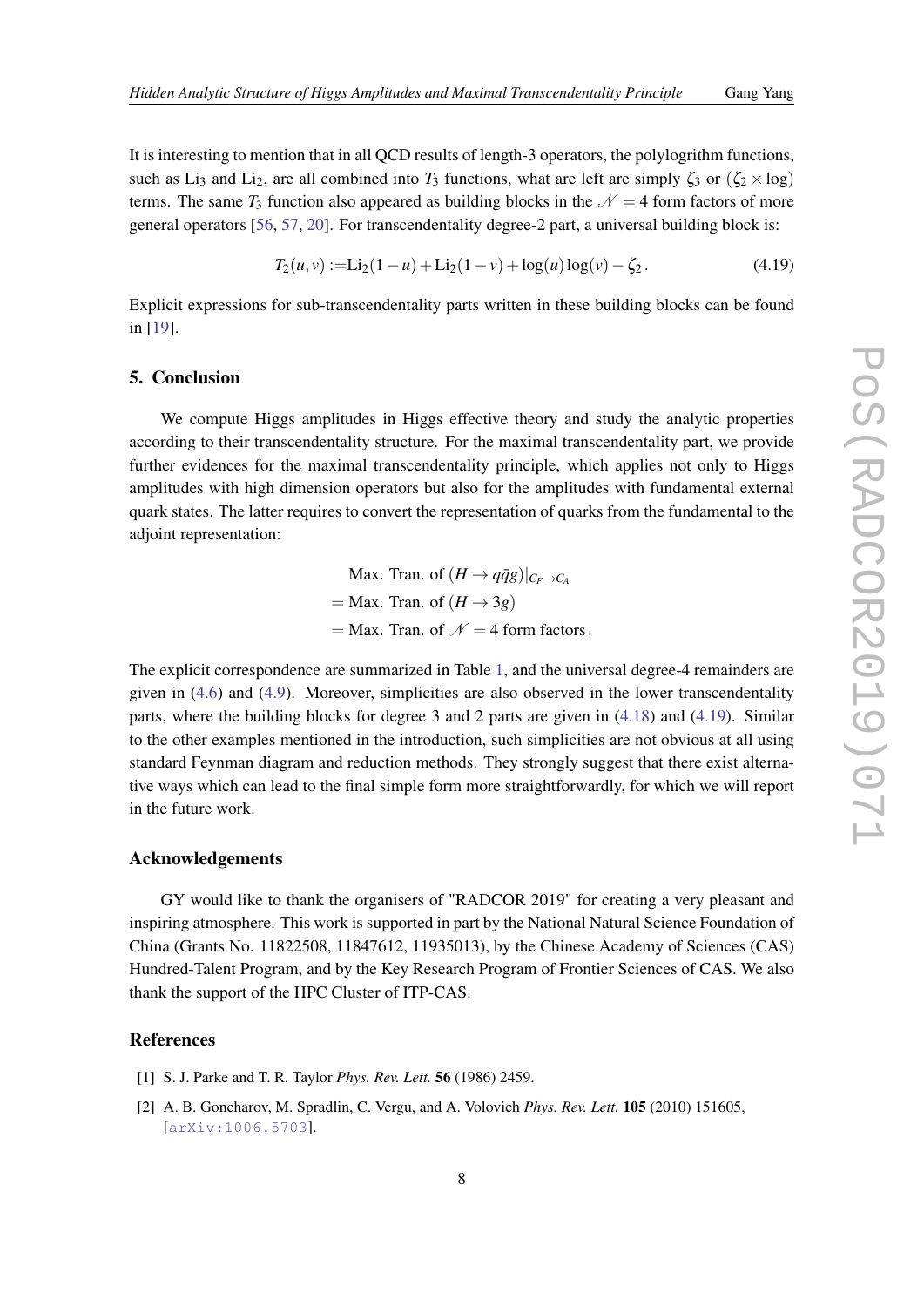- 
- <span id="page-9-0"></span>[3] V. Del Duca, C. Duhr, and V. A. Smirnov *JHEP* 05 (2010) 084, [[arXiv:1003.1702](http://arxiv.org/abs/1003.1702)].
- [4] Z. Bern, L. J. Dixon, D. C. Dunbar, and D. A. Kosower *Nucl.Phys.* B425 (1994) 217–260, [[hep-ph/9403226](http://arxiv.org/abs/hep-ph/9403226)].
- [5] R. Britto, F. Cachazo, and B. Feng *Nucl.Phys.* B725 (2005) 275–305, [[hep-th/0412103](http://arxiv.org/abs/hep-th/0412103)].
- [6] R. Britto, F. Cachazo, and B. Feng *Nucl. Phys.* B715 (2005) 499–522, [[hep-th/0412308](http://arxiv.org/abs/hep-th/0412308)].
- [7] C. F. Berger, Z. Bern, L. J. Dixon, F. Febres Cordero, D. Forde, T. Gleisberg, H. Ita, D. A. Kosower, and D. Maitre *Phys. Rev. Lett.* 106 (2011) 092001, [[arXiv:1009.2338](http://arxiv.org/abs/1009.2338)].
- [8] Z. Bern, L. J. Dixon, F. Febres Cordero, S. Höche, H. Ita, D. A. Kosower, D. Maître, and K. J. Ozeren *Phys. Rev.* D88 (2013), no. 1 014025, [[arXiv:1304.1253](http://arxiv.org/abs/1304.1253)].
- [9] Z. Bern, L. J. Dixon, D. C. Dunbar, and D. A. Kosower *Nucl. Phys.* B435 (1995) 59–101, [[hep-ph/9409265](http://arxiv.org/abs/hep-ph/9409265)].
- [10] A. V. Kotikov and L. N. Lipatov *Nucl. Phys.* B661 (2003) 19–61, [[hep-ph/0208220](http://arxiv.org/abs/hep-ph/0208220)]. [Erratum: Nucl. Phys.B685,405(2004)].
- [11] A. Kotikov, L. Lipatov, A. Onishchenko, and V. Velizhanin *Phys.Lett.* B595 (2004) 521–529, [[hep-th/0404092](http://arxiv.org/abs/hep-th/0404092)].
- [12] S. Moch, J. A. M. Vermaseren, and A. Vogt *Nucl. Phys.* B688 (2004) 101–134, [[hep-ph/0403192](http://arxiv.org/abs/hep-ph/0403192)].
- [13] A. Brandhuber, G. Travaglini, and G. Yang *JHEP* 1205 (2012) 082, [[arXiv:1201.4170](http://arxiv.org/abs/1201.4170)].
- [14] T. Gehrmann, M. Jaquier, E. Glover, and A. Koukoutsakis *JHEP* 1202 (2012) 056, [[arXiv:1112.3554](http://arxiv.org/abs/1112.3554)].
- [15] Y. Li, A. von Manteuffel, R. M. Schabinger, and H. X. Zhu *Phys. Rev.* D91 (2015) 036008, [[arXiv:1412.2771](http://arxiv.org/abs/1412.2771)].
- [16] Y. Li and H. X. Zhu *Phys. Rev. Lett.* **118** (2017), no. 2 022004,  $\left[ \arctan 1604.01404 \right]$ .
- [17] Q. Jin and G. Yang *Phys. Rev. Lett.* 121 (2018), no. 10 101603, [[arXiv:1804.04653](http://arxiv.org/abs/1804.04653)].
- [18] O. Jin and G. Yang arXiv: 1904.07260.
- [19] Q. Jin and G. Yang arXiv: 1910.09384.
- [20] A. Brandhuber, M. Kostacinska, B. Penante, and G. Travaglini *Phys. Rev. Lett.* 119 (2017), no. 16 161601, [[arXiv:1707.09897](http://arxiv.org/abs/1707.09897)].
- [21] A. Brandhuber, M. Kostacinska, B. Penante, and G. Travaglini *JHEP* 12 (2018) 076, [[arXiv:1804.05703](http://arxiv.org/abs/1804.05703)].
- [22] A. Brandhuber, M. Kostacinska, B. Penante, and G. Travaglini *JHEP* 12 (2018) 077, [[arXiv:1804.05828](http://arxiv.org/abs/1804.05828)].
- [23] P. Banerjee, P. K. Dhani, and V. Ravindran *JHEP* 10 (2017) 067, [[arXiv:1708.02387](http://arxiv.org/abs/1708.02387)].
- [24] T. Ahmed, P. Banerjee, A. Chakraborty, P. K. Dhani, and V. Ravindran [arXiv:1905.12770](http://arxiv.org/abs/1905.12770).
- [25] J. R. Ellis, M. K. Gaillard, and D. V. Nanopoulos *Nucl. Phys.* B106 (1976) 292.
- [26] H. M. Georgi, S. L. Glashow, M. E. Machacek, and D. V. Nanopoulos *Phys. Rev. Lett.* 40 (1978) 692.
- [27] F. Wilczek *Phys. Rev. Lett.* 39 (1977) 1304.